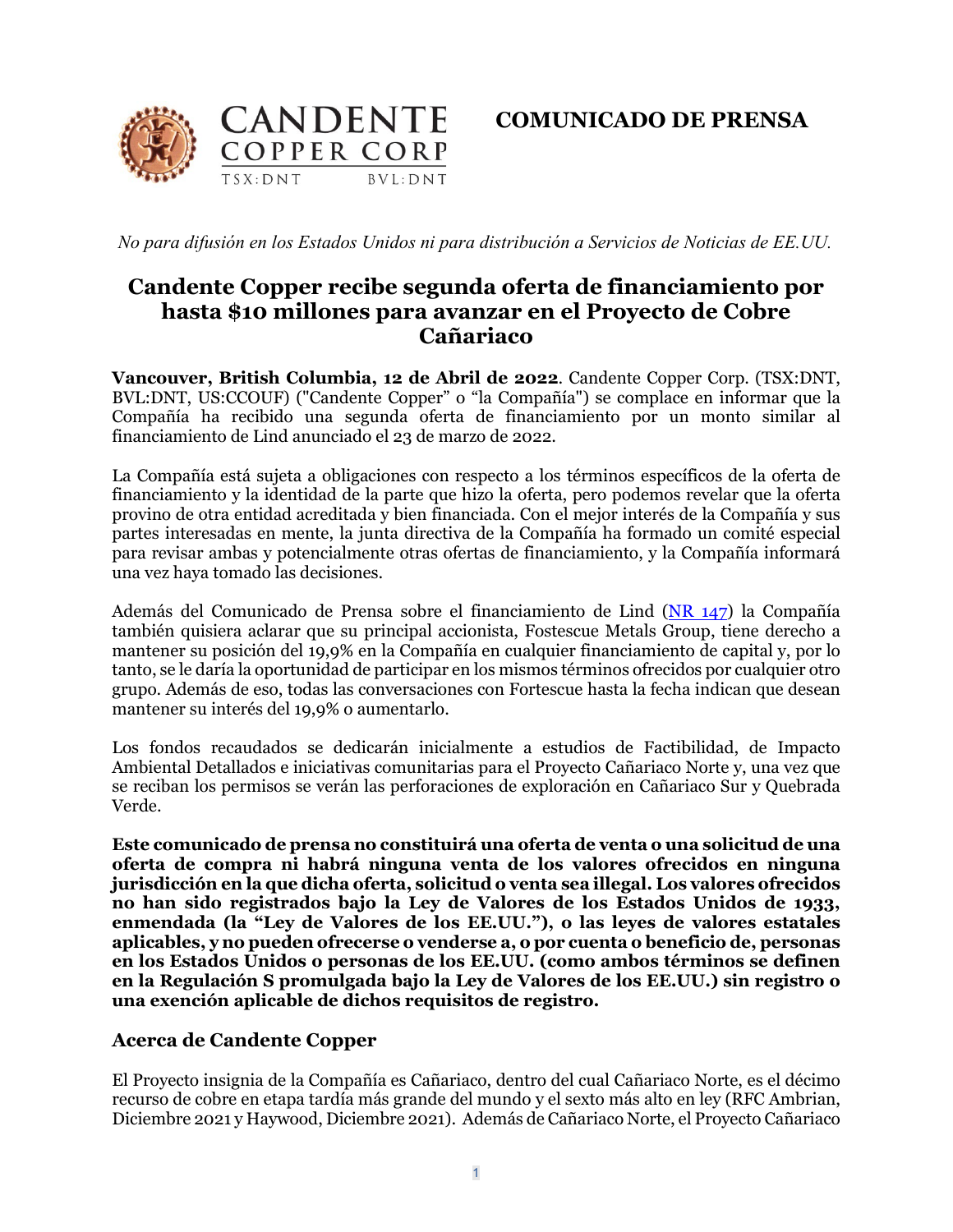incluye el depósito Cañariaco Sur y el prospecto Quebrada Verde, todos dentro de una tendencia NE-SO de 4 km en el prolífico distrito minero del norte del Perú.

La compañía se complace en tener ahora a Cañariaco Norte incluido en 4 informes de investigación que comparan varios proyectos mundiales de cobre. **RFC Ambrian:** Cañariaco Norte en el top 10 de 23 proyectos con potencial para integrar fusiones y adquisiciones de terceros (Diciembre de 2021); **Haywood:** Cañariaco Norte es uno de los 18 yacimientos seleccionados como susceptibles de ser considerados por las grandes empresas que buscan adquirir (Diciembre de 2021); **Deutsche Bank:** Cañariaco Norte identificado como uno de los 3 proyectos necesarios para cubrir la próxima brecha oferta-demanda de cobre (Febrero de 2021); **Goldman Sachs:** Cañariaco Norte identificado con precio incentivo del cobre en el cuartil más bajo de los 84 principales proyectos de cobre a nivel mundial (Octubre de 2018).

Joanne Freeze, P.Geo., Presidenta, CEO, Directora es la Persona Calificada según lo define el Instrumento Nacional 43-101 para los proyectos discutidos anteriormente. Ella ha revisado y aprobado el contenido de este comunicado.

*This press release contains forward-looking information within the meaning of Canadian securities laws ("forward-looking statements"). Forward-looking statements are typically identified by words such as: believe, expect, anticipate, intend, estimate, plans, postulate and similar expressions, or are those, which, by their nature, refer to future events. All statements that are not statements of historical fact are forward-looking statements, including, but not limited to, statements with respect to the potential acceptance of the additional financing offer. These forward-looking statements are made as of the date of this press release. Although the Company believes the forward-looking statements in this press release are reasonable, it can give no assurance that the expectations and assumptions in such statements will prove to be correct. The Company cautions investors that any forwardlooking statements by the Company are not guarantees of future results or performance, and are subject to risks, uncertainties, assumptions and other factors which could cause events or outcomes to differ materially from those expressed or implied by such forward-looking statements. Such factors and assumptions include, among others, the ability of the Company and Lind to negotiate the terms of the definitive funding agreement, variations in market conditions; the nature, quality and quantity of any mineral deposits that may be located; metal prices; other prices and costs; currency exchange rates; the Company's ability to obtain any necessary permits, consents or authorizations required for its activities; the Company's ability to access further funding and produce minerals from its properties successfully or profitably, to continue its projected growth, or to be fully able to implement its business strategies. In addition, there are known and unknown risk factors which could cause our actual results, performance or achievements to differ materially from any future results, performance or achievements expressed or implied by the forwardlooking statements.*

*Known risk factors include risks associated with exploration and project development; the need for additional financing; the calculation of mineral resources; operational risks associated with mining and mineral processing; fluctuations in metal prices; title matters; government regulation; obtaining and renewing necessary licenses and permits; environmental liability and insurance; reliance on key personnel; local community opposition; currency fluctuations; labour disputes; competition; dilution; the volatility of our common share price and volume; future sales of shares by existing shareholders; and other risk factors described in the Company's annual information form and other filings with Canadian securities regulators, which may be viewed at www.sedar.com.* Although *we have attempted to identify important factors that could cause actual actions, events or results to differ materially from those described in forward-looking statements, there may be other factors that cause actions, events or results not to be as anticipated, estimated or intended. There can be no assurance that forward-looking statements will prove to be accurate, as actual results and future events could differ materially from those anticipated in such statements. Accordingly, readers should not place undue reliance on forward-looking statements. We are under no obligation to update or alter any forward-looking statements except as required under applicable securities laws.*

## *CAUTIONARY NOTE TO U.S. INVESTORS*

*We advise U.S. investors that this news release uses terms defined in the 2014 edition of the Canadian Institute of Mining, Metallurgy and Petroleum (CIM) "CIM Definition Standards on Mineral Resources and Mineral Reserves", as incorporated by reference in Canadian National Instrument 43-101 "Standards of Disclosure for Mineral Projects", for reporting of mineral resource estimates. These Canadian standards, including NI 43-101, differ from the requirements of the United States Securities and Exchange Commission (SEC) as set forth in the mining disclosure rules under Regulation S-K subpart 1300 (S-K 1300). S-K 1300 uses the same terminology for mineral resources, but the definitions are not identical to NI 43-101 and CIM Definition Standards. S-K 1300 uses the term "initial assessment" for an evaluation of potential project economics based on mineral resources. This study type has some similarities to a Preliminary Economic Assessment, but the definition and content requirements of an initial assessment are not identical to the definition and content requirements for a PEA under NI 43-101.*

## **En representación del Directorio de Candente Copper Corp.**

*"Joanne C. Freeze" P.Geo.,* Presidenta, CEO y Directora

*Para más información póngase en contacto con:* Jonathan Paterson [Jonathan.Paterson@HarborAccessllc.com](mailto:Jonathan.Paterson@HarborAccessllc.com)